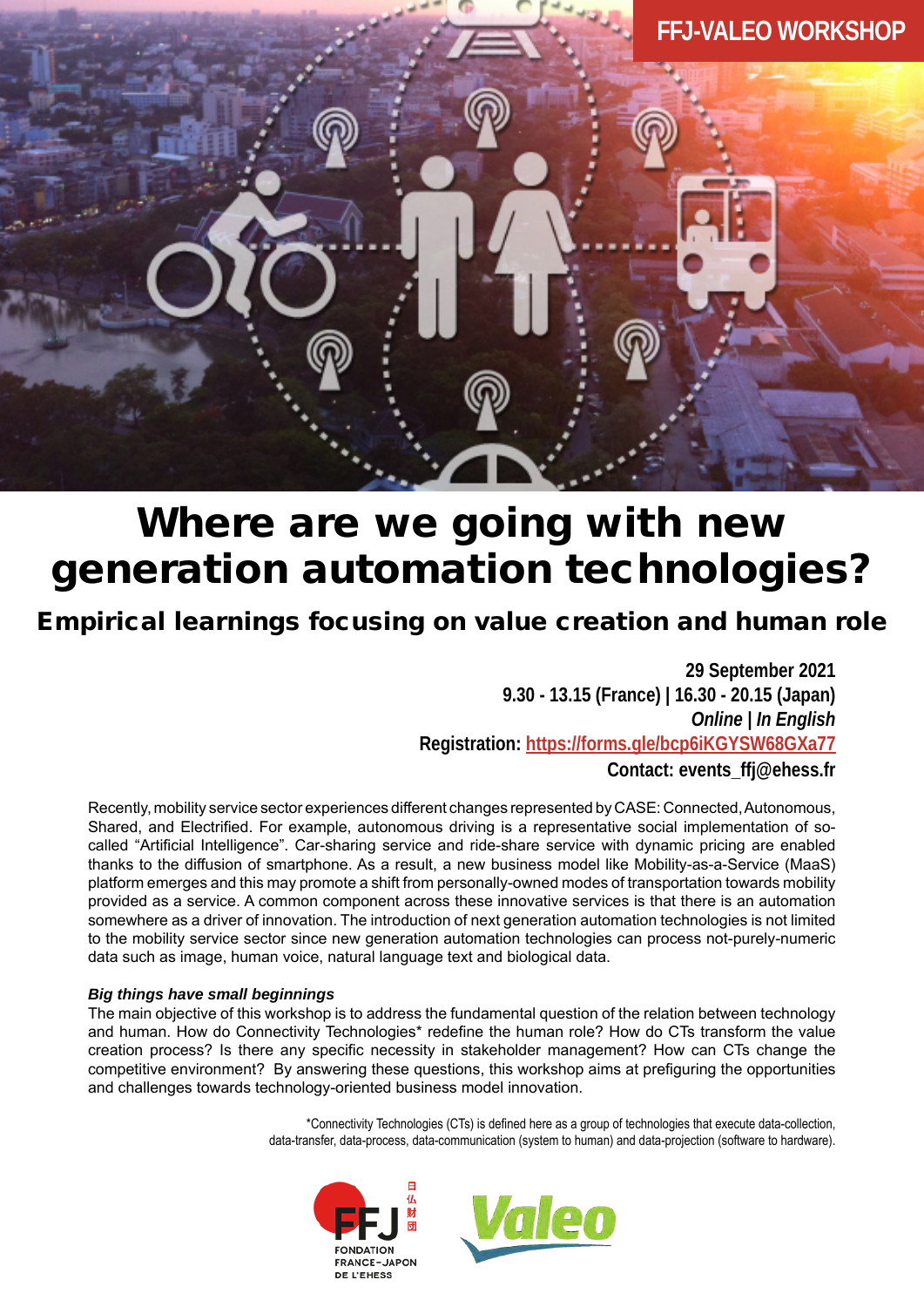## Programme

**09.30 |** Opening Remarks

**Sébastien Lechevalier** (FFJ-EHESS), **Jean-Luc di Paola-Galloni** (Valeo), **Haruki Sawamura** (FFJ-EHESS / Ecole Polytechnique)

## Session 1: Mobility

Discussant: **Alexandre Faure** (FFJ-EHESS)

- **09.40 |** Diffusion of Connectivity Technology and changes in human role in business organization - Empirical learnings from Japanese mobility service provider **Haruki Sawamura** (FFJ-EHESS / Ecole Polytechnique)
- **10.00 |** Democratisation and agility improvement in urban management with ICT: challenges towards Urban as a Service **Tatsuki Yamanami** (Scheme verge)
- **10.20 |** The role of local government in solving mobility problems in the periphery by autonomous vehicle **Soichiro Minami** (Policy Research Institute for Land Infrastructure and Transport (PRILIT))
- **10.40 |** Autonomous, Connected mobility ideal types, what is the role of human beings? **Marc Alochet** (Ecole Polytechnique)
- **11.00 |** Discussion

## Session 2: Artificial Intelligence

Discussant: **Haruki Sawamura** (FFJ-EHESS / Ecole Polytechnique)

**11.25 |** The promises and pitfalls of machine learning for programming languages

**Daniel Perez** (Imperial College London)

- **11.45 |** Social implementation of AI in the retail domain and natural language processing domain: Business case of ELYZA **Hiroki Matsu-ura** (Elyza)
- **12.05 |** The risky quest for standard XAI tools **Véronique Steyer** (Ecole Polytechnique), **Louis Vuarin** (Ecole Polytechnique)
- **12.25 |** Art Thinking Incubates Innovation **Koichiro Eto** (FFJ-EHESS, National Institute of Advanced Industrial Science and Technology (AIST))
- **12.45 |** Discussion
- **13.10 |** Concluding Remarks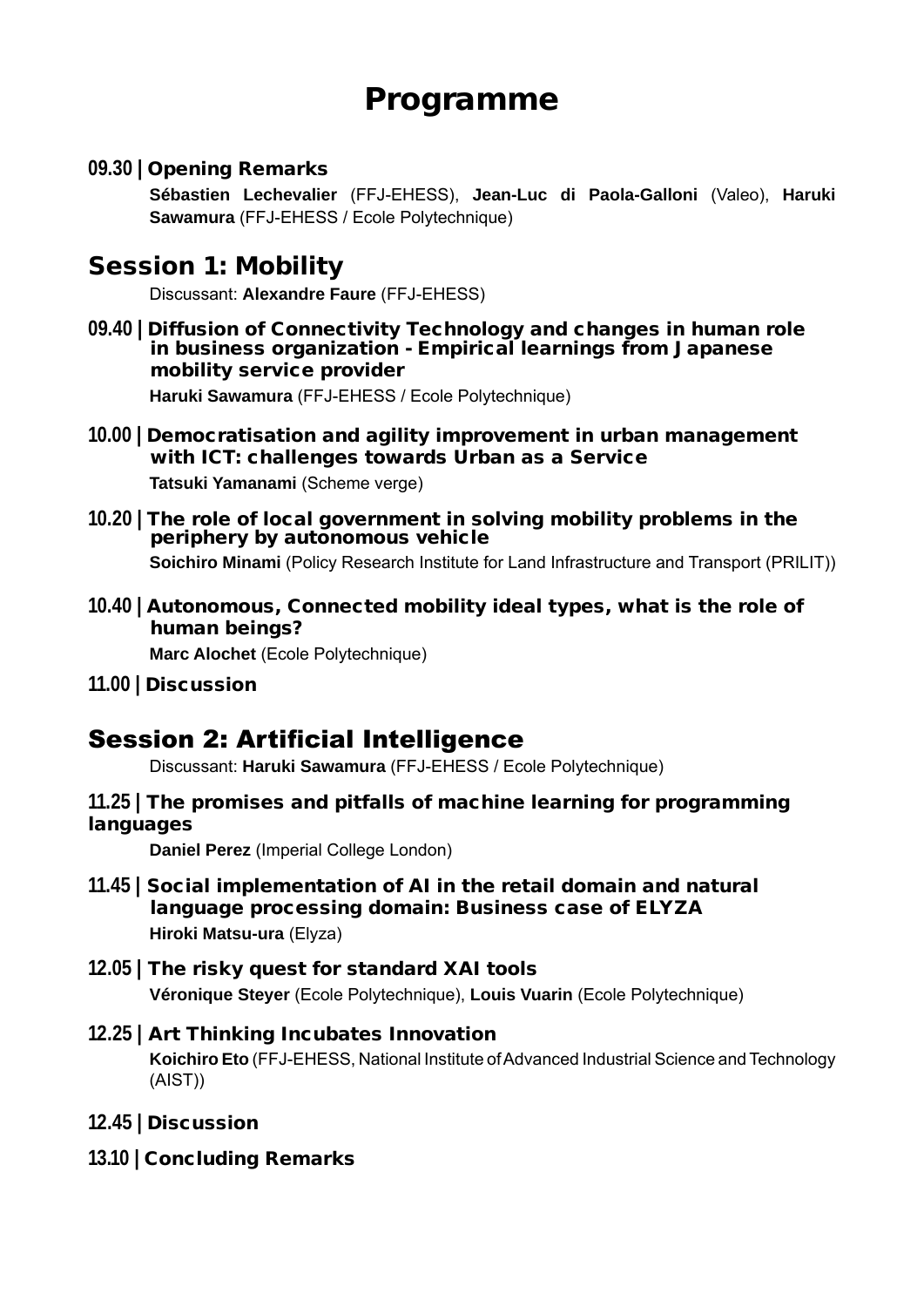# Opening Remarks and Chair

**(alphabetic order)**



## Alexandre Faure (FFJ-EHESS, Post-doctoral fellow)

Alexandre Faure is a post-doctoral fellow at the Fondation France-Japon de l'EHESS (FFJ) and as such coordinates its theme 4. He also acts as secretary to the editorial committee of the FFJ publications. Alexandre Faure joined EHESS to study the relationship between political time and urban planning time in various fields (renovation of the Halles de Chambéry, Urban Renovation Plan of La Noue in Bagnolet) and completed his doctoral thesis at the Centre de Recherches Historiques (CRH) under the supervision of Marie-Vic Ozouf-Marignier. Also focused on political and urban time, his thesis aims to explain Parisian metropolisation through a multidisciplinary approach, mixing discourse, studies of urban planning documents and the geopolitics of the actors.



#### Sébastien Lechevalier (EHESS, Professor and President of the Fondation France-Japon de l'EHESS)

Sébastien Lechevalier is an economist and a professor at the School of Advanced Studies in the Social Sciences, Paris (EHESS). He is specialised in Japanese economy and Asian capitalisms. He is also the founder and president of the Fondation France Japon de l'EHESS (FFJ). He has been a visiting professor at various universities in Japan, including Tokyo University, Kyoto University, Hitotsubashi University, Waseda University and Doshisha University.



#### Jean-Luc di Paola-Galloni (Valeo Group Corporate, Vice-President)

Jean-Luc di Paola-Galloni became group corporate VP in charge of sustainable development and external affairs at Valeo in 2010. He was previously advisor to the CEO of Gaz de France and has research experience in the field of defense, international relations and strategic affairs since he has been a scholar of Harvard University, École Normale Supérieure and Institut des Hautes Études de Défense Nationale. In 2018, he was elected president of Artemis-IA, the European association representing the embedded systems industry and research actors in the Ecsel Joint Undertaking. Jean Luc's commitment to establish fair relationships between the automotive industry and

international bodies, with a multi-stakeholder approach, is also reflected by his engagement as a member of the Corporate Partnership Board (CPB) of the International Transport Forum (ITF), the formal mechanism of the OECD and associated countries' transport ministers to engage with the private sector.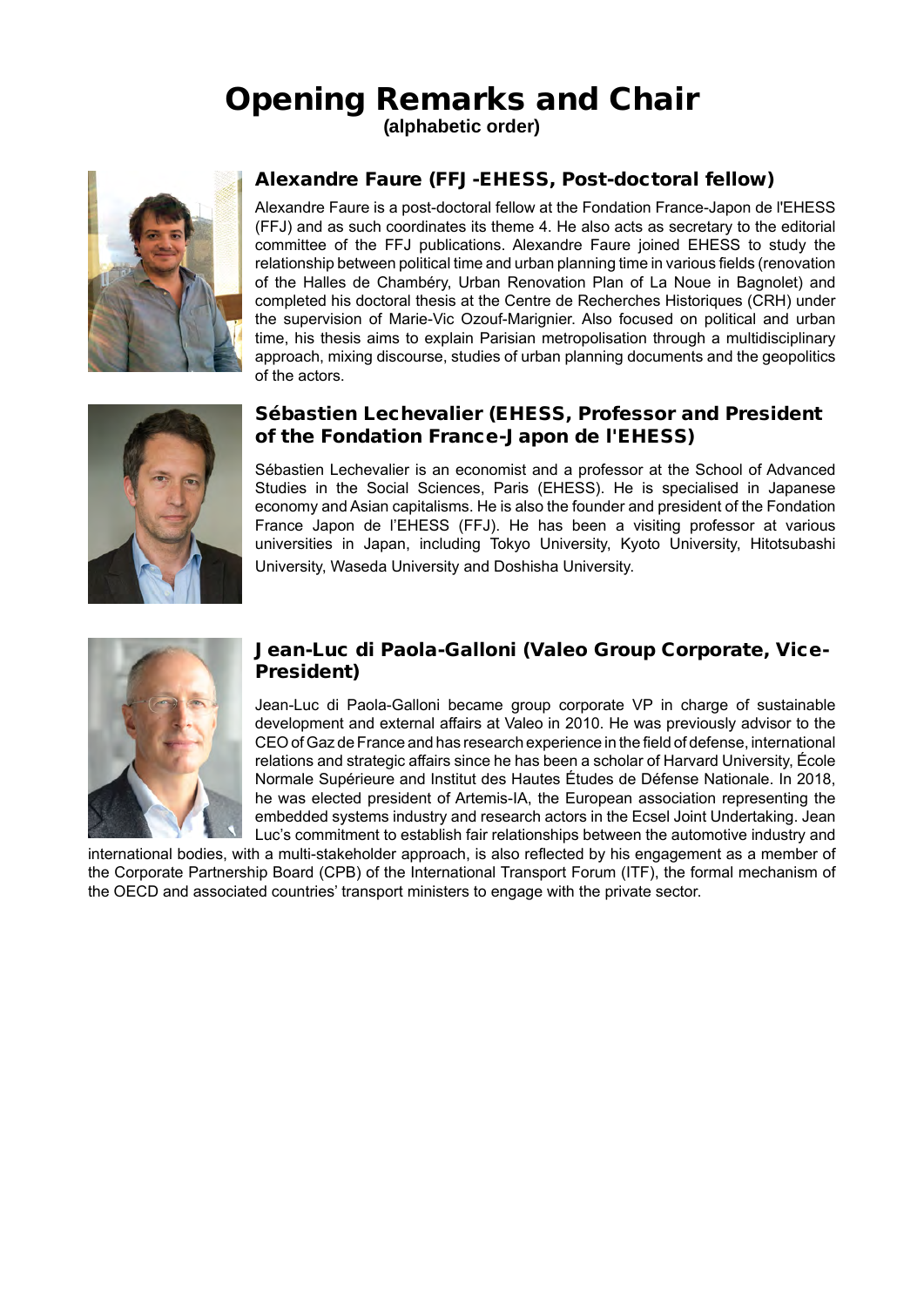# Speakers

## **(alphabetic order)**



## Marc Alochet (Ecole Polytechnique, Associated researcher)

Marc Alochet is Associated Researcher at the Management Research Center at Ecole Polytechnique. He holds a PHD in management sciences and has a long career in the industry including more than 30 years with an European global automaker where he held different positions in engineering divisions with production engineering as a strong guideline. In the context of the emergence of CASE and Mobility service, his research interests focus mainly on their systemic effects on the architecture of the automotive industry as well as the transition towards new mobility systems.

#### Title: Autonomous, Connected mobility ideal types, what is the role of human beings?

The study of three typical use cases of autonomous and connected mobility highlights differentiated relationships between technologies and humans. When technologies improve existing uses or propose new uses to users who already have full control of their end-to-end mobility, they are easily accepted. When the end-to-end mobility of people or goods requires the intervention of an intermediary actor (such as carrying heavy luggage), concierge services at either end of the journey seem necessary.



### Koichiro Eto (FFJ-EHESS, Research Fellow, AIST, Senior researcher)

Koichiro Eto is currently a senior researcher at the National Institute of Advanced Industrial Science and Technology (AIST). He got his Ph.D in the Information Science and Technology field at the University of Tokyo in 2010. As a media artist, he created several art works since the 1990s, including the permanent exhibit "A Hands-On Model of the Internet" at the National Museum of Emerging Science and Innovation. He launched NicoNicoGakkai Beta, a large-scale online research platform that connects public citizens and professional researchers (total 650,000 viewers). His research at AIST focuses on constructing services with user participation.

## Title: Art Thinking Incubates Innovation

Software is changing the world. Automated driving is a typical example of innovation defined by software, but there are areas where it is difficult to implement. I believe that by thinking about the future through Art Thinking, we should be able to promote its adoption. I have been developing a place to think about new ideas for the future through co-creation with users. I would like to examine how Art Thinking can lead to innovation in the future.



## Hiroki Matsu-ura (ELYZA, Business developer)

Hiroki Matsu-ura got a Master of Engineering at Department of Technology Management for Innovation, School of engineering, University of Tokyo. He is a former consultant at Mitsubishi Research Institute (MRI). He also served as an international secretary at ISO TC268. He is currently in charge of business development at ELYZA, developing new implementations of AI technologies to private companies.

## Title: Social implementation of AI in the retail domain and natural language processing domain: Business case of ELYZA

This session will present how AI technologies intervene business (human) operations through examples of demand forecasting AI in the retail sector (manufacturers and retailers) and the application of natural language processing (e.g., summarization AI) in different value creation processes. Challenges in business application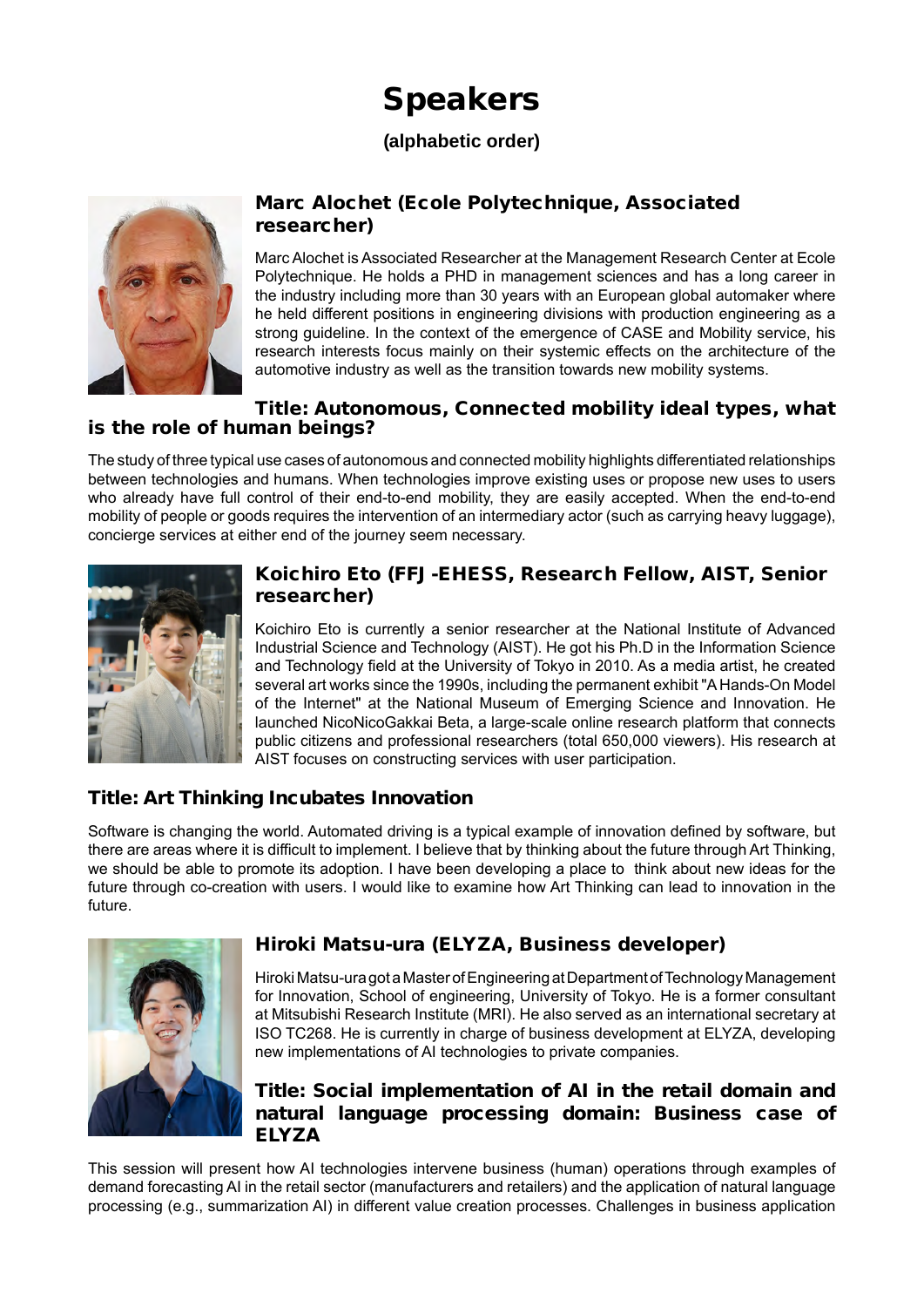of AI and future prospects will also be discussed.



## Soichiro Minami (PRILIT, Research officer)

Minami Soichiro is a research officer at the Policy Research Institute for Land, Infrastructure, Transport and Tourism in MLIT. He is also a visiting researcher at Chuo University. He has been an Assistant professor at Chuo University and at the Graduate School of Economics, Kyoto University (until March 2018). His specialty is Public Finance, Environmental Economics and Transportation policy. He has published extensively research articles in interdisciplinary journals on issues related to sustainable transportation.

### Title: The role of local government in solving mobility problems in the periphery by autonomous vehicle

Autonomous vehicles are expected to be a means of solving mobility problems in peripheries such as rural areas and small cities. In sparsely populated periphery, there is little demand for passengers and a small working population to act as drivers. Therefore, traditional public transport such as buses and taxis are not profitable and not sustainable. Autonomous vehicles, which do not require drivers, have the potential to provide cheap transport in periphery areas where there are few passengers and drivers, but even mobility services by autonomous vehicle must be unprofitable. The intervention of the public sector, especially the local government, will be necessary for the provision of services and the sharing of costs for new mobility service by autonomous vehicle in the periphery. In this presentation, the role of local governments will be analyzed using the example of self-driving minibus demonstrations in Japan and Europe (Switzerland, France, and Germany).



## Daniel Perez (Imperial College London, PhD student)

Daniel is a PhD student at Imperial College London where he is conducting research about blockchain security. Prior to his research about security, he was focusing on machine learning applications to programming language and published papers at the intersection of programming languages, software engineering and machine learning. Daniel has also been working for several years as an NLP engineer where he tackled various challenges of AI and machine learning at scale.

## Title: The promises and pitfalls of machine learning for programming languages

In recent years, there has been an increasing amount of research and applications at the intersection of machine learning, programming languages and software engineering. In this talk, we will give an overview of machine learning applications to programming languages, such as bug detection and code generation, and will then explore the limitations and upcoming challenges to come.



### Haruki Sawamura (FFJ-EHESS, Research Fellow, Ecole Polytechnique, Doctor)

Haruki Sawamura obtained his PhD at the Management Research Centre of Ecole polytechnique (i-3 CRG, Ecole polytechnique CNRS, Institut Polytechnique de Paris). He was a Valeo research fellow (2019-2020) at Fondation France-Japon (FFJ) de l'Ecole des Hautes Etudes en Sciences Sociales. His doctoral research focuses on how technology-oriented products diffuse in the society through business activities. Taking a start-up company providing new mobility services in Indian cities as a case study, his doctoral research aims at revealing how the level of development of relevant innovation ecosystems influences the evolution of the business model of the focal company. Within the focus of business model innovation and organizational

change management, his recent research as a Valeo fellow addresses the question of the partition of roles between human and automation technologies (such as autonomous vehicles using artificial intelligence for operation). While advanced-automated products are expected to diffuse in the society and more wider range of people in the society (regardless their job, age or aspiration) are to be exposed to automated products, his latest research interest lies on the social implementation of new technology-oriented products through business model innovation taking human factor into consideration. He has the background of engineering: bachelor of Applied Physics at Waseda University and master of engineering at the department of Technology Management for Innovation of the University of Tokyo.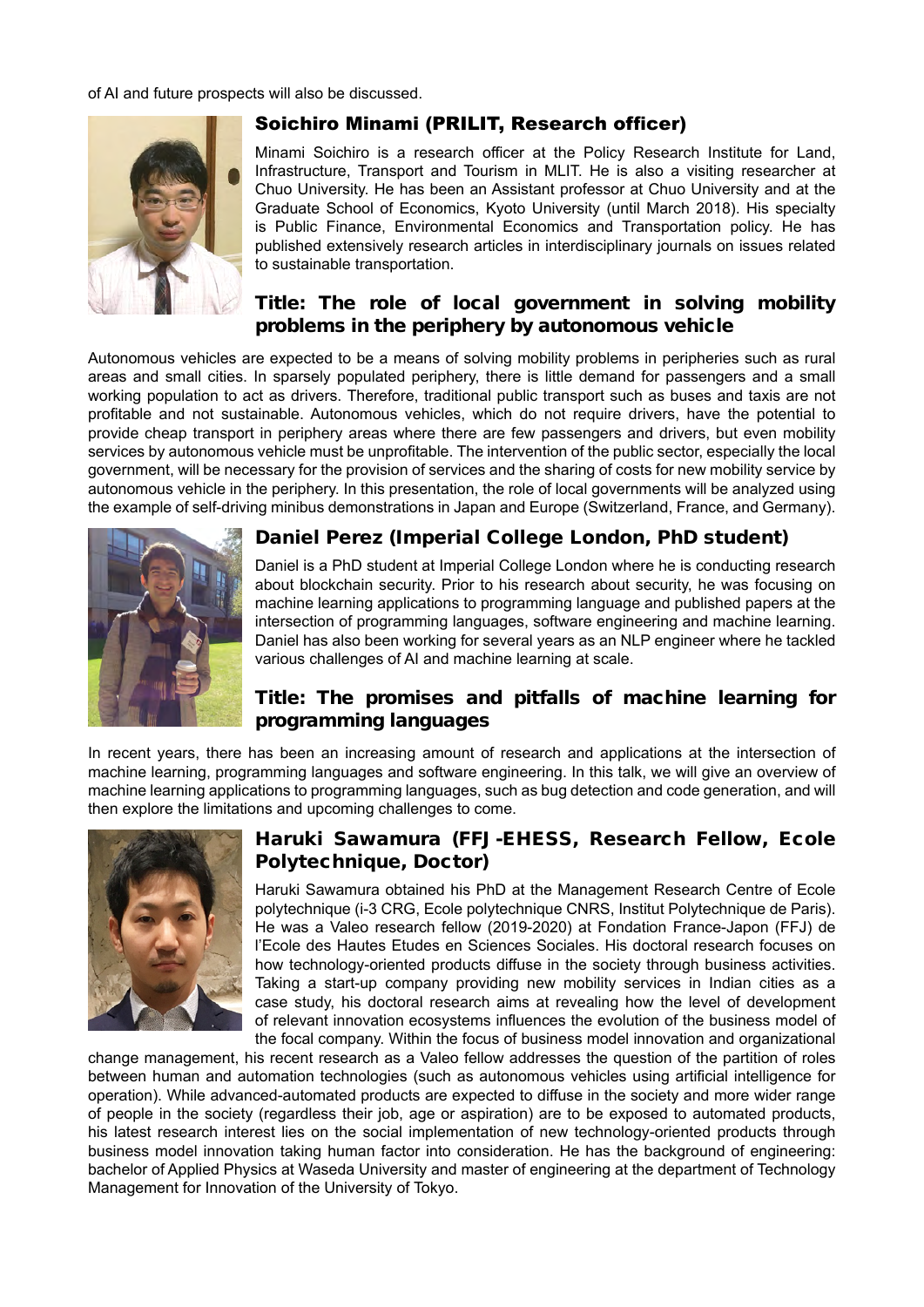#### Title: Diffusion of Connectivity Technology and changes in human role in business organization: Empirical learnings from Japanese mobility service provider

Introduction of new technology in business organization modifies its value creation process. Especially, automation technology have potential to optimize the value network while either replacing, modifying or adding human role and responsibility in organizations. The presentations evokes that these changes are not strictly led by technological feasibility but also "human factors" play an important role along with regulation, economic factors and accessibility to required infrastructures. Through five case studies in Japan, some important findings will be demonstrated.



## Véronique Steyer (Ecole Polytechnique, Assistant Professor)

Véronique Steyer is an Assistant Professor (Maître de Conférences) at Ecole Polytechnique in the Innovation Management and Entrepreneurship department since September 2016, and researcher at i3-CRG. She holds a Doctorate in Organization Theory from the University of Paris Ouest and a PhD from ESCP Business School. She has been a visiting researcher at the University of Warwick (UK). Her research focuses on sensemaking processes within organizations. She is notably interested in organizational dynamics around AI and responsibility attribution issues.



## Louis Vuarin (Ecole Polytechnique, Post-doctoral fellow)

Louis Vuarin has been a post-doctoral fellow in the Innovation Management and Entrepreneurship department of Ecole Polytechnique since December 2020. Former risk manager from 2011 to 2015, he subsequently completed a PhD in Organization studies from ESCP, obtained in 2020. He was also a visiting researcher at SCORE (interdisciplinary research center attached to the University of Stockholm) in 2018. He conducts research on the epistemic fabric of organizations, and for this, analyzes the practices that promote (or inhibit) the production of knowledge, and the generation and the transmission of learning processes, particularly within the strategic innovation processes related to AI.

## Title: The risky quest for standard XAI tools

## *Presentation of Véronique Steyer and Louis Vuarin*

Explaining AI is technically complex, but increasingly required by industry and regulators, and is seen by academia as an important dimension of trust in AI and its acceptability within organisations and beyond. To improve this ability to explain AI-powered systems, XAI tools are being developed and standards are emerging. Despite its promising nature, the field has yet to deliver on all its promises: organisations and regulators need to integrate the limits of their explainability potential. Determining the acceptable limits of such incompleteness is an ethical and industrial priority, which requires questioning their current ability to explain, by proactively examining who and what they would answer, the diversity of expectations and expertise of the various audiences they face. From this point of view, the standardisation of XAI tools risks crystallising the modus operandi of this inquiry, by recurrently obscuring the blind spots in the industry that they implicitly embody. Our presentation will therefore focus on the implications of XAI standardisation and how it may impact on the value chain and the roles of the different actors (developers, solution providers, users, regulators).